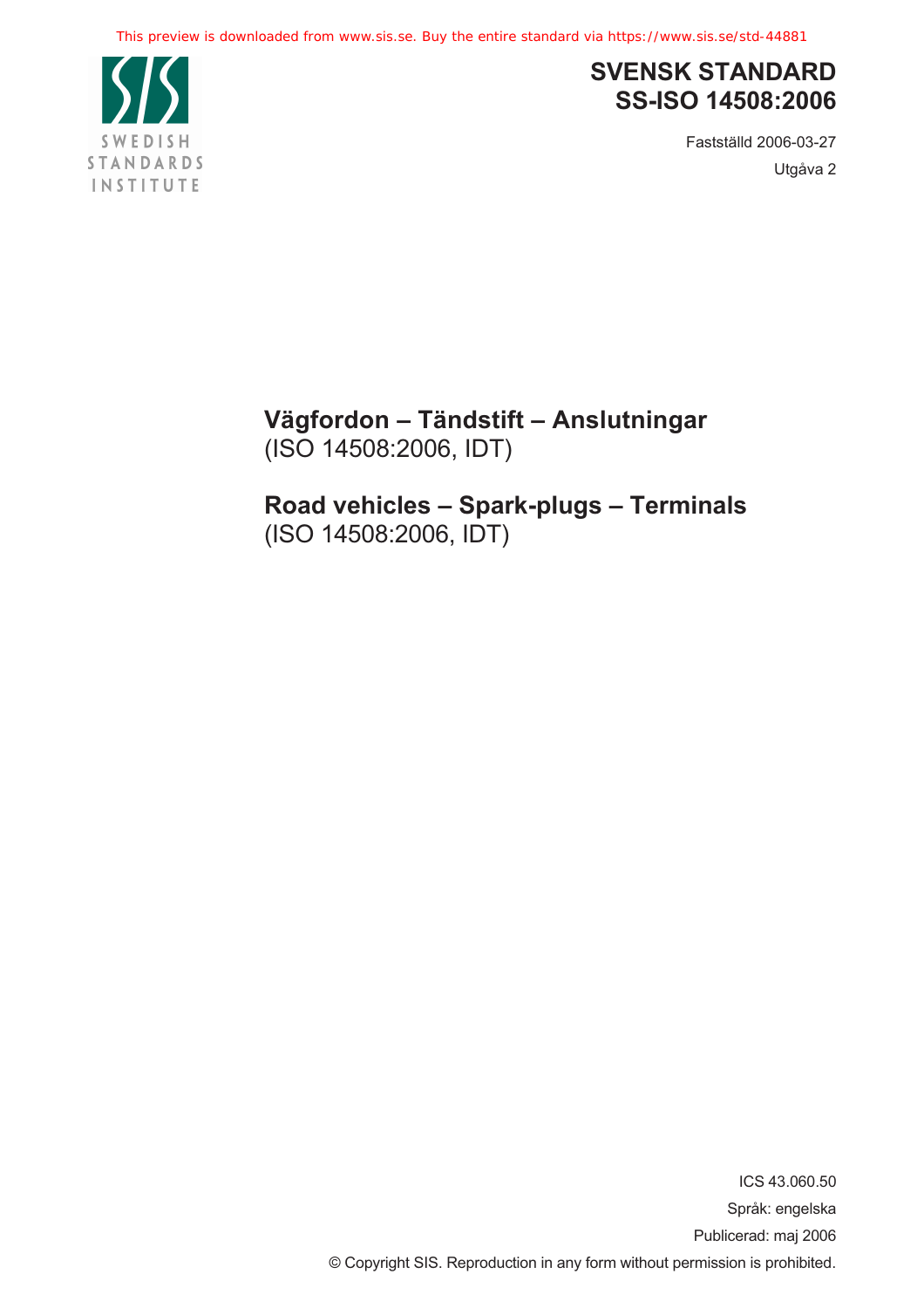Den internationella standarden ISO 14508:2006 gäller som svensk standard. Detta dokument innehåller den officiella engelska versionen av ISO 14508:2006.

Denna standard ersätter SS-ISO 14508, utgåva 1.

The International Standard ISO 14508:2006 has the status of a Swedish Standard. This document contains the official English version of ISO 14508:2006.

This standard supersedes the Swedish Standard SS-ISO 14508, edition 1.

Upplysningar om **sakinnehållet** i standarden lämnas av SIS, Swedish Standards Institute, telefon 08 - 555 520 00.

Standarder kan beställas hos SIS Förlag AB som även lämnar **allmänna upplysningar** om svensk och utländsk standard. *Postadress*: SIS Förlag AB, 118 80 STOCKHOLM *Telefon*: 08 - 555 523 10. *Telefax*: 08 - 555 523 11 *E-post*: sis.sales@sis.se. *Internet*: www.sis.se